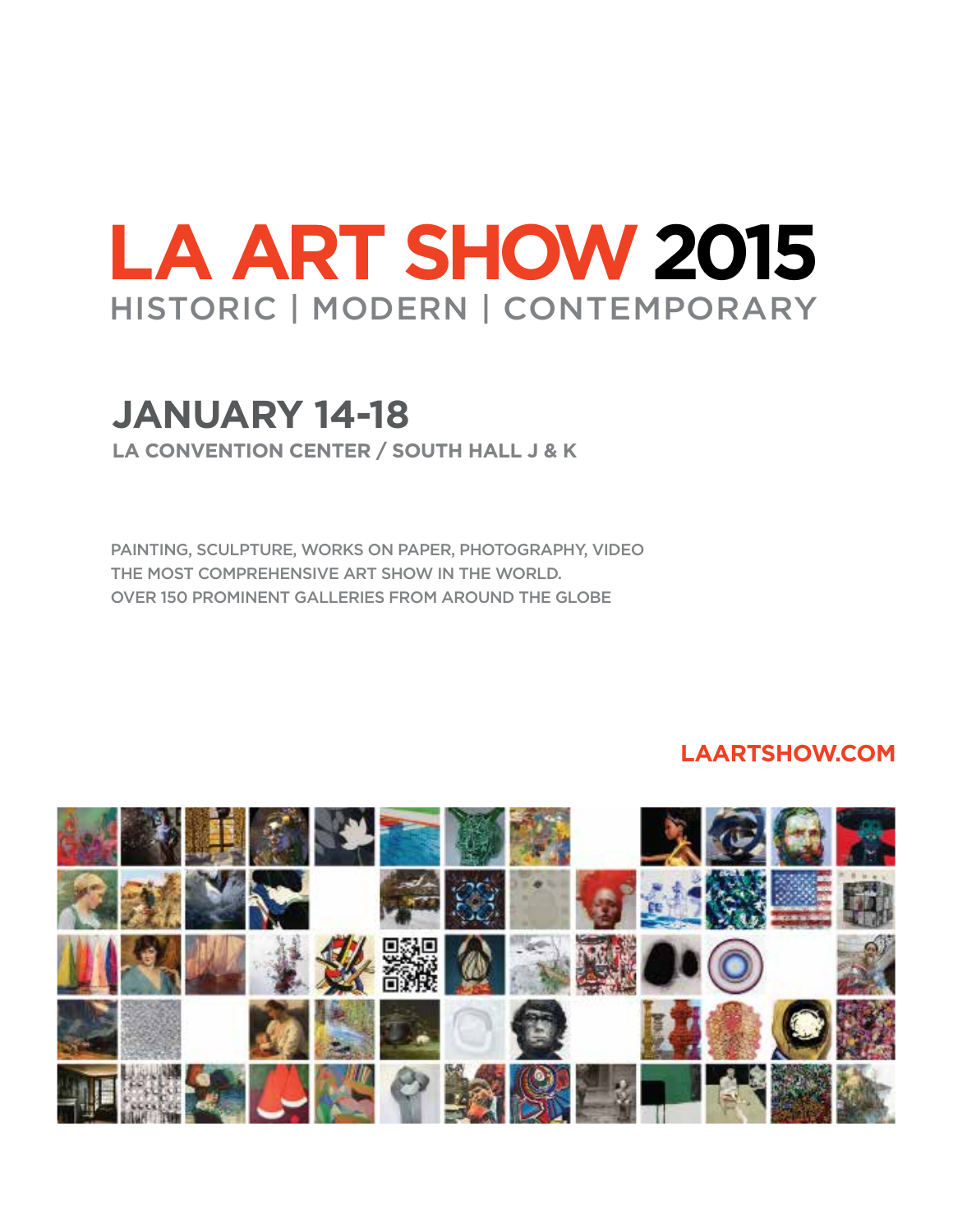# **TABLE OF CONTENTS**

| <b>OPENING NIGHT PREMIERE PARTY</b>      |  |
|------------------------------------------|--|
| <b>HOURS</b>                             |  |
| <b>TICKETS</b>                           |  |
| <b>INVITATIONS &amp; BROCHURES</b>       |  |
| <b>VIP PROGRAM</b>                       |  |
| <b>AFTER PARTIES</b>                     |  |
|                                          |  |
| <b>MOVE-IN</b>                           |  |
| <b>REGISTRATION</b>                      |  |
| <b>HOURS</b>                             |  |
| <b>SELF-MOVE-IN AREA</b>                 |  |
| <b>LOADING DOCKS</b>                     |  |
|                                          |  |
| <b>HOURS</b>                             |  |
|                                          |  |
|                                          |  |
| <b>HOURS</b>                             |  |
| <b>PAPERWORK</b>                         |  |
| <b>MOVE-OUT PENALTIES</b>                |  |
|                                          |  |
| <b>SELLER'S PERMIT</b>                   |  |
| <b>HOTELS</b>                            |  |
| <b>CATERING</b>                          |  |
|                                          |  |
|                                          |  |
| <b>DIALOGS LA</b><br><b>PRESS OFFICE</b> |  |
| <b>PUBLIC RELATIONS</b>                  |  |
|                                          |  |
| <b>PUBLIC ANNOUNCEMENTS</b>              |  |
| <b>PAYMENT INFORMATION</b>               |  |
|                                          |  |
| <b>TEMPORARY BADGES</b>                  |  |
| <b>VEHICLE PASSES</b>                    |  |
| <b>VISITOR'S PROPERTY.</b>               |  |
| PACKING, SHIPPING, DELIVERIES,           |  |
| <b>INSTALLATION &amp; STORAGE10</b>      |  |
| <b>ART HANDLING SERVICES</b>             |  |
| <b>DOMESTIC SHIPPING</b>                 |  |
| <b>INTERNATIONAL SHIPPING</b>            |  |
| <b>DELIVERY SCHEDULE</b>                 |  |
| <b>CONVENTION CENTER ADDRESS</b>         |  |

| <b>LIVE ART STORAGE</b>                                      |
|--------------------------------------------------------------|
| <b>DAMAGES</b>                                               |
| <b>INSURANCE</b>                                             |
| <b>EMERGENCY PRECAUTIONS &amp;</b>                           |
| <b>PROCEDURES</b>                                            |
| <b>MEDICAL</b>                                               |
| <b>FIRE</b>                                                  |
|                                                              |
| <b>SECURITY</b>                                              |
| <b>SECURITY FORMS</b>                                        |
| <b>SOLD MERCHANDISE</b>                                      |
| <b>REMOVED MERCHANDISE</b>                                   |
| <b>BOOTH SPECIFICATIONS &amp; PLANNING13</b><br><b>WALLS</b> |
| <b>HANGING &amp; AFFIXING OBJECTS14</b>                      |
| <b>FELTING CUSTOMIZATION</b>                                 |
| <b>CARPETING</b>                                             |
|                                                              |
| <b>TABLES, TABLECLOTHS &amp; CHAIRS</b><br><b>CLOSETS</b>    |
| <b>PEDESTALS</b>                                             |
|                                                              |
| <b>POWER</b>                                                 |
| <b>TELEPHONES &amp; WI-FI</b>                                |
| <b>VIDEO MONITORS</b>                                        |
| <b>CLEANING OF BOOTH</b>                                     |
|                                                              |
| <b>ADDITIONAL LIGHTING17</b>                                 |
| <b>BOOTH APPEARANCE</b>                                      |
|                                                              |
| <b>THANK YOU</b>                                             |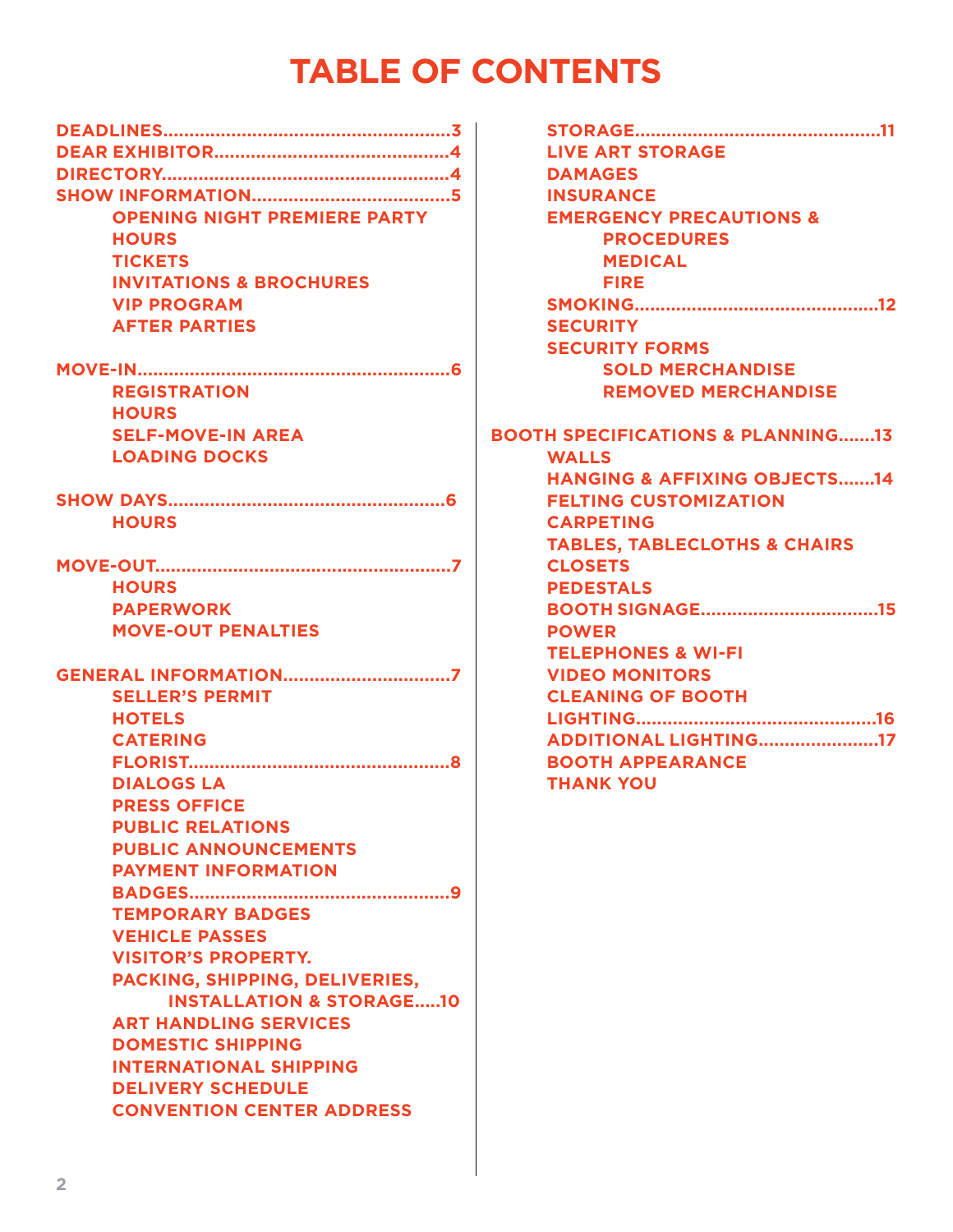# **DEADLINES**

- **1. NOVEMBER 15, 2014: CATALOGUE PAGE SUBMISSION**
- **2. NOVEMBER 15, 2014: TECHNICAL FLOOR PLANS**
- **3. NOVEMBER 15, 2014: ALL ORDER FORMS**
- **4. NOVEMBER 15, 2014: EDLEN POWER FORMS**
- **5. DECEMBER 19, 2014: PHOTO BADGES**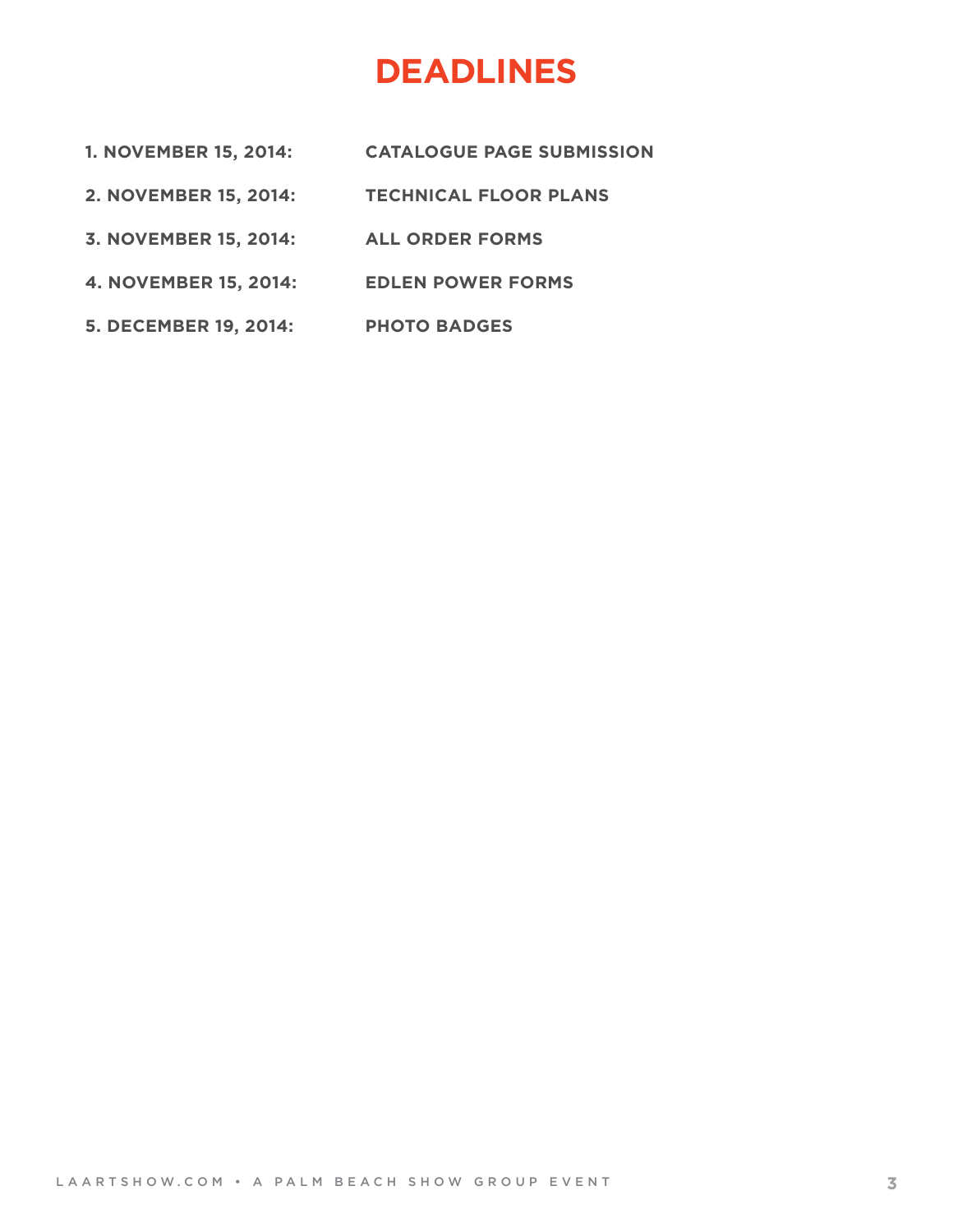# **Dear Exhibitor,**

We are delighted to welcome you as an exhibitor in the 20th Anniversary LA Art Show, January 14th-18th, 2015. We hope you will enjoy your participation in the Show and your time in the heart of our great city in downtown. Please read this booklet carefully and in its entirety. All protocols and instructions for your attendance in the Show are put forth herein, and have changed from last year. If you require any assistance, contact us and we will be happy to help. It is our goal to create a rewarding and trouble-free Show for all exhibitors.

We would also like to welcome you to Collectorsnet.com, our international web marketplace. Run by dealers, collectorsnet.com is a vetted site strategically designed to connect you to the world's collectors and designers 24 HOURS A DAY, 7 DAYS A WEEK, 365 DAYS A YEAR.

Thank you for participating in this wonderful event and we look forward to seeing you in January!

# **DIRECTORY**

#### **Show Offices:**

#### **Los Angeles Office**

Allison Starcher and the LA Team 1154 Grant Avenue Venice, CA 90291 Phone: 310.822.9145 Fax: 310.822.9179 Email: tech@laartshow.com

**Catalogue:** Please send all catalogue material to:

#### **los angeles office**

Helga Taylor Email: lacatalogue@palmbeachshow.com Fax: 310.822.9179

#### **PUBLIC RELATIONS:**

Please send all PR material to:

#### **Los angeles office**

AGK Media Agnes Gomes-Koizumi & Treanne Gomes 1137 Meadowbrook Avenue Los Angeles, CA 90019 Phone: 323.937.5488 Email: agnes@agkmedia.com

#### **Palm Beach Show Group**

Kellie Ross 500 North Dixie Highway Lake Worth, FL 33460 Phone: 561.822.5440

#### **WHEN SHIPPING TO THE LOS ANGELES CONVENTION CENTER:**

LA Art Show, Exhibitor Name, Booth # Los Angeles Convention Center 1201 South Figueroa Street South Hall, J and K Los Angeles, CA 90015

#### **Palm Beach Show Group**

Laurie Green 500 North Dixie Highway Lake Worth, FL 33460 Phone: 561.822.5440 Fax: 866.822.3505 Email: laurie@palmbeachshow.com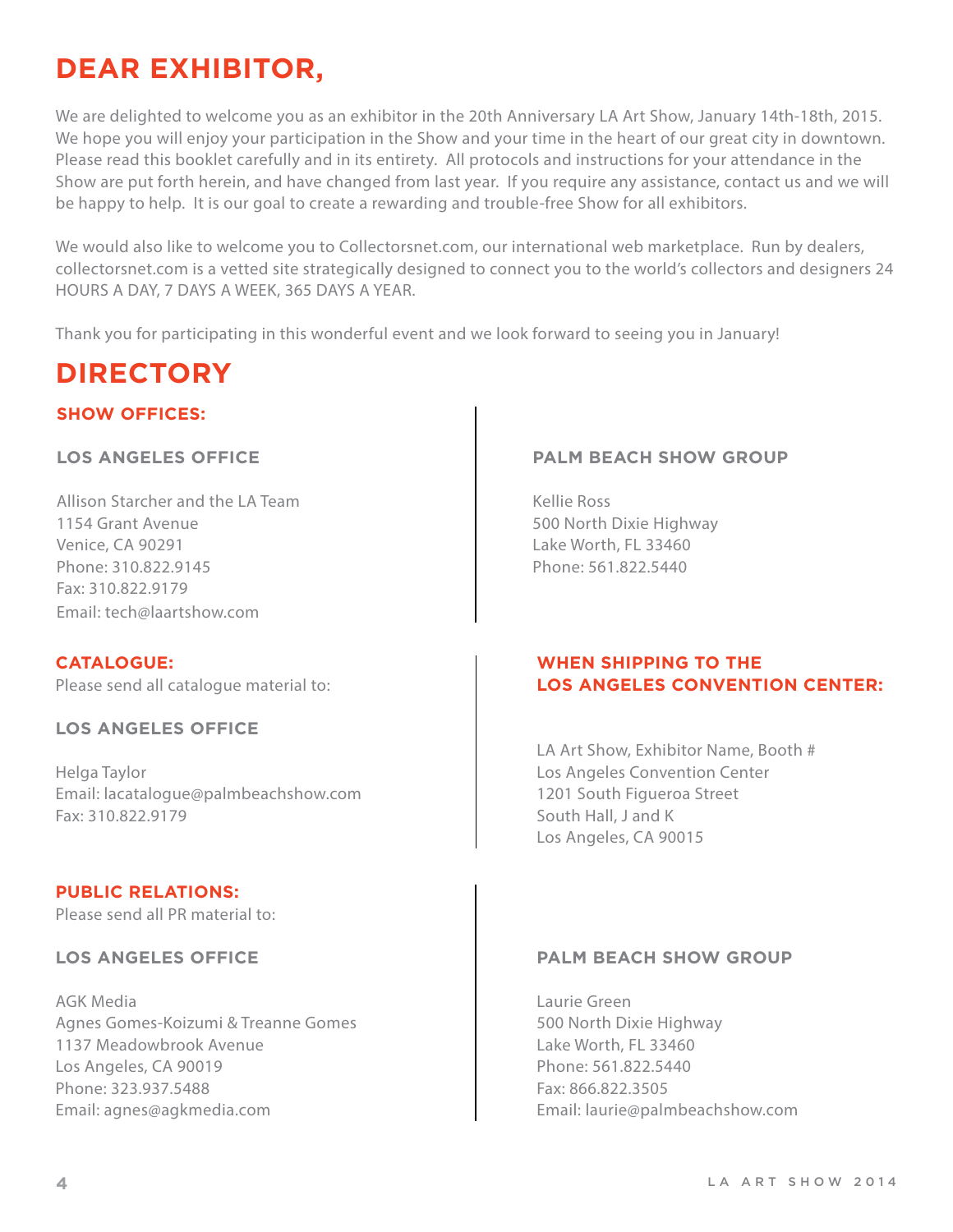## **Show INFORMATION**

#### **OPENING NIGHT PREMIERE PARTY & Vanguard Entrance:**

We are proud to announce that this year's beneficiary is St. Jude Children's Research Hospital®. St. Jude Children's Research Hospital® is leading the way the world understands, treats and defeats childhood cancer and other deadly diseases. On this special evening of art and philanthropy, international top collectors and benefactors will enjoy entertainment and a delicious array of culinary delights from Los Angeles' finest restaurants while getting the first glimpse at the Show floor. All ticket proceeds for this event go to St. Jude Children's Research Hospital.

#### **OPENING NIGHT HOURS:**

| Wednesday: January 14 7 pm - 8 pm  | Vanguard Entrance (Vanguard & Patron Tickets)                   |
|------------------------------------|-----------------------------------------------------------------|
| Wednesday: January 14 8 pm - 11 pm | Opening Night Premiere Party (Friend, Vanguard, Patron Tickets) |

#### **COMPLIMENTARY TICKETS:**

Each booth will receive the following allotment of tickets according to size of booth and section, upon request, free of charge:

| Modern & Contemporary - and -<br><b>Historic &amp; Traditional Contemporary Sections:</b>                                                                | Project Space, Works on Paper, and Littletopia:                              |
|----------------------------------------------------------------------------------------------------------------------------------------------------------|------------------------------------------------------------------------------|
| <b>Opening Night Premiere Party:</b><br>$\geq$ 480 sq. ft: 4 Vanguard Tickets, 24 Friend Tickets<br>192-360 sq ft: 2 Vanguard Tickets, 14 Friend Tickets | <b>Opening Night Premiere Party:</b><br>2 Vanguard Tickets, 6 Friend Tickets |
| All booths receive:<br><b>Exclusive Tickets:</b><br>40                                                                                                   | All booths receive:<br><b>Exclusive Tickets:</b><br>40                       |

You are responsible for delivering tickets and passes to your guests. Tickets and passes can either be in the form of a printed hard ticket that we mail to you, an e-ticket that can be emailed to your clients, or a combination of the two. Please indicate on the setup form how you would like to receive your tickets.

#### **COMPLIMENTARY OPENING NIGHT PREMIERE PARTY INVITATIONS & SHOW BROCHURES:**

If you would like to order brochures and ONPP invitations, please indicate quantity on the order form. The 4-fold, full-color brochure explains the Show details, times, dates, and other important information. The ONPP Invitation is a card stock formal invitation, and we ask that you limit the quantity for preferred clients. Please note that these invitations do not offer free entrance to the Opening Night Premiere Party or admission to the Show during general hours. Tickets are required for all guests to enter the Show.

#### **VIP PROGRAM:**

Our VIP program will feature a variety of unique offerings including free admission to the Show, exclusive after parties, and elite art experiences for your discerning collectors.

#### **AFTER PARTIES:**

Information about the LA Art Show after parties will be announced. You will receive email updates as the schedule is finalized.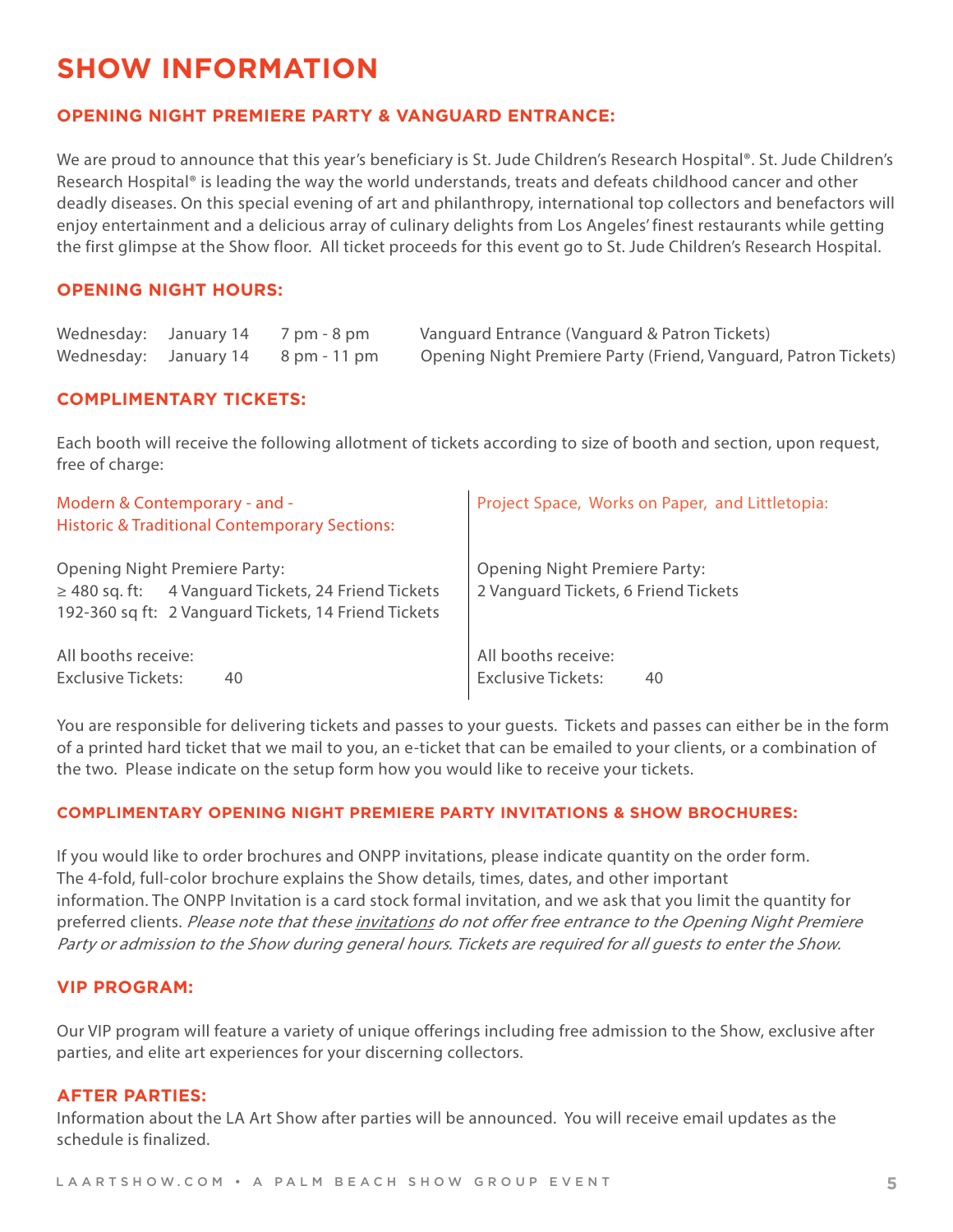# **MOVE-IN**

#### **REGISTRATION:**

Tuesday, January 13, 8 am - 5 pm. Welcome packet and badges will be distributed during registration. No exhibitors will be permitted into the hall until 10 am and must be wearing a badge for entrance.

#### **HOURS:**

| Tuesday: | January 13 | 7 am - 5 pm Large Trucks and Shippers Delivery Hours              |
|----------|------------|-------------------------------------------------------------------|
| Tuesday: |            | January 13 10 am - 5 pm Exhibitor Entrance, Move-In & Setup Hours |
|          |            | Wednesday: January 14 8 am - 4 pm Move-In & Setup Hours           |

You will be allowed back into the hall at 6 pm. Your booth must be ready for the Vanguard Entrance at 7 pm.

#### **SELF-MOVE-IN AREA:**

Please check in at the gate to the parking lot designated for "self-move-in" and request a number for move-in. Once your vehicle is unloaded, you must remove it from this designated area to allow other dealers to move in. Please unload as swiftly as possible. Please see Move-In Maps on the website for directions to this area.

#### **LOADING DOCKS:**

The driver of your vehicle must check in and will be issued a dock on a first-come, first-served basis. Please have sufficient man-power to unload. If additional assistance is required, Blaine Convention Service may help if available. Your booth must be ready to receive goods. All vehicles must be removed immediately after unloading.

### **Show DAYS**

#### **EXHIBITORS ONLY HOURS:**

| Tuesday:   | January 13 | 8 am - 5 pm      |
|------------|------------|------------------|
| Wednesday: | January 14 | 8 am - 11:30 pm  |
| Thursday:  | January 15 | 10 am - 7 pm     |
| Friday:    | January 16 | 10 am - 7 pm     |
| Saturday:  | January 17 | 10 am - 7 pm     |
| Sunday:    | January 18 | 10 am - midnight |

#### **PUBLIC Show HOURS:**

|            |                              | Wednesday: January 14 7 pm - 8 pm Vanguard Entrance (Vanguard & Patron Tickets)         |
|------------|------------------------------|-----------------------------------------------------------------------------------------|
| Wednesday: |                              | January 14 8 pm - 11 pm Opening Night Premiere Party (Friend, Vanguard, Patron Tickets) |
| Thursday:  |                              | January 15 11 am - 7 pm Exclusive Tickets & General Admission                           |
| Friday:    | January $16 \t 11$ am - 7 pm | $\mathbf{u}$                                                                            |
| Saturday:  | January 17 11 am - 7 pm      | $\prime$                                                                                |
| Sunday:    | January 18 11 am - 5 pm      | $\mathbf{u}$                                                                            |

If you remove any merchandise from display, please do not do so until 7 pm. Please be setup and prepared for business the following day by 11 am.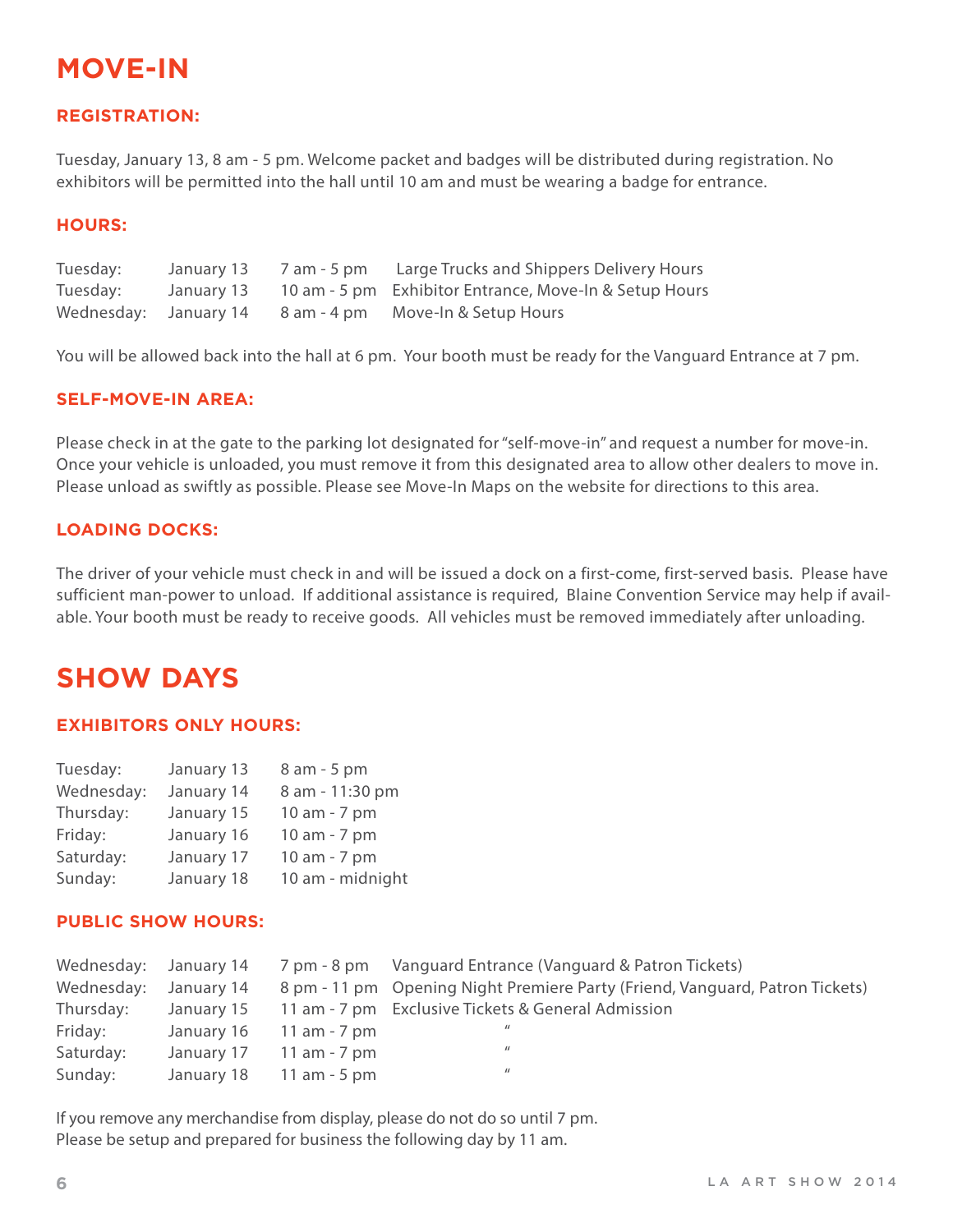## **MOVE-OUT**

#### **HOURS:**

Move-out is Sunday, January 18th from 5:30 pm - midnight. Early move-out will not be permitted. Dollies, crates, and packing cases will not be allowed on the exhibition floor until after 5:30 pm to allow security to clear the public from the Show floor. All artwork must be removed from the booth and/or crated by midnight on Sunday.

All exhibitor art and freight must be collected at the latest by 12 pm (noon) on Monday, January 19th.

#### **PAPERWORK:**

A shipping order and security pass must be prepared for any goods to leave the exhibition hall. These forms are available in your welcome packet and extras may be picked up during the Show at the office and from the Blaine Service Desk at the loading dock. Goods may only leave the hall through the loading docks or through approved areas and absolutely must have the proper paperwork in order to be released. Goods without this paperwork will be refused exit and sent back to the appropriate Gallery booth.

#### **MOVE-OUT PENALTIES:**

**All vinyl lettering must be removed from walls by the end of move-out. You will incur a \$500 fee for failure to remove lettering.** Goods left on the exhibition floor past 12 pm (noon) on Monday, January 19th will be removed by the organizers of the LA Art Show at the exhibitor's expense. Expenses may include: removal; storage; insurance of exhibitor merchandise; security for the entire exhibition hall; LA Art Show legal fees in cases of legal dispute; and any other fee that is incurred during this incident. Please notify your shipper of these potential charges.

### **GENERAL SHOW INFORMATION**

#### **SELLER'S PERMIT:**

This is the link to the California State Board of Equalization. You can register for a temporary seller's permit on their website, boe.ca.gov or by clicking the hyperlink: Permit.

#### **HOTELS:**

Magellan Luxury Hotels is the LA Art Show's preferred hotel booking service. For the LA Art Show they have partnered with hotels in downtown LA and surrounding areas to find the best Show rates possible in a range of accommodations. Their services are complimentary with no hidden fees. Let them help you find the perfect hotel.

Magellan Luxury Hotels Phone: 1.866.582.5345 or 1.204.992.9737 Email: LAArtShow@magellanluxuryhotels.com Hyperlink: Magellan

#### **CATERING:**

Catering is available with "Taste L.A." through the LA Convention Center. Locate their menu at LACCLink.com under "Planners" or by clicking the hyperlink: Menu.

LAARTSHOW.COM • A PALM BEACH SHOW GROUP EVENT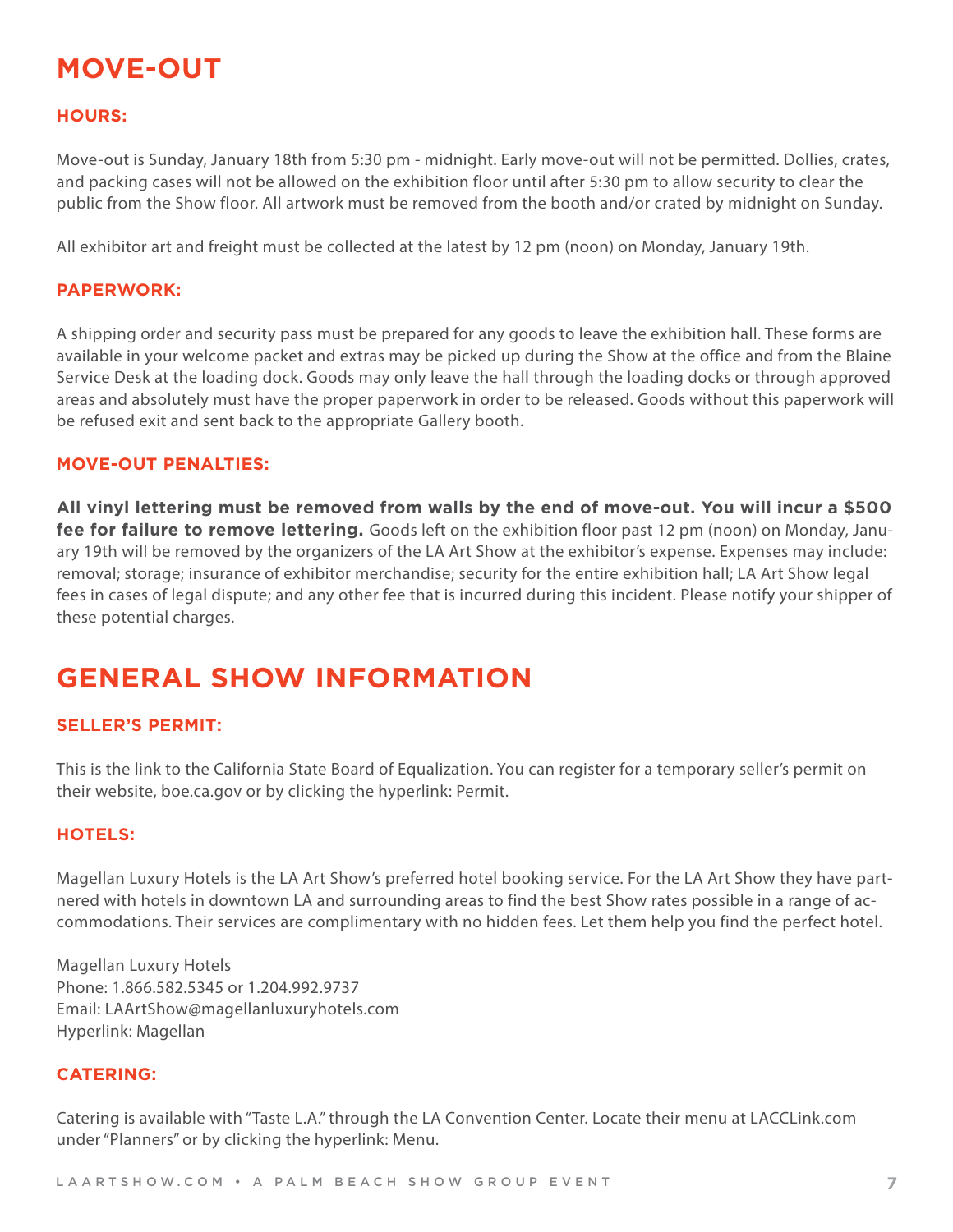#### **FLORIST:**

Unique Sarah 606 Moulton Avenue Los Angeles, CA 90031 Phone: 323.276.0003 Email: uniquesarah@sbcglobal.net Website: www.uniquesarah.com

#### **DIALOGS LA:**

The symposium and lecture series continue to provide an exciting forum for the hottest issues and topics current in today's art community. Joined again by leading voices from the nation's art world, we are pleased to present a range of relevant art topics for thought-provoking discussions, which make for an insightful break during a busy, full day at the Show.

#### **PRESS OFFICE:**

Journalists and members of the press attending the Show are directed to check in at the Press Desk. Here they will be given information on exhibitors and their merchandise. If you would like to have information on your gallery handed out to the press, contact AGK Media (*listed in the Directory page 4*) before and/or during the Show.

#### **PUBLIC RELATIONS:**

Please notify AGK Media in advance if you have your own PR Agent attending the Show. They will be better able to serve your needs with advanced notice.

#### **PUBLIC ANNOUNCEMENTS:**

Public announcements will be made for Exhibitor's messages during setup and breakdown. During public hours of the Show, announcements for lectures and closing time will be made.

#### **PAYMENT INFORMATION:**

Please make your payments in a timely manner. All checks must be drawn on a US Bank in US dollars. Make checks payable to: LA ART Show. Checks must note the name of the EXHIBITOR & BOOTH # in MEMO. International payments can be made by wire transfer.

| <b>SEND CHECKS TO:</b>  | <b>WIRE INFORMATION:</b>        | <b>BANK LOCATION:</b>   |
|-------------------------|---------------------------------|-------------------------|
| Palm Beach Show Group   | <b>SWIFT Code: WFBIUS6S</b>     | Wells Fargo Bank        |
| ATTN: Lisa Weissman     | ABA/ROUTING #: 121000248        | 420 Montgomery          |
| LA Art Show             | Account #: 7685084985           | San Francisco, CA 94101 |
| 500 North Dixie Highway | Account Name: LA Art Show, Inc. |                         |
| Lake Worth, FL 33460    | REF: 2015 LAAS Show Booth #     |                         |
|                         |                                 |                         |

It is imperative that ALL INFORMATION above is filled out properly and completely for payments to be processed.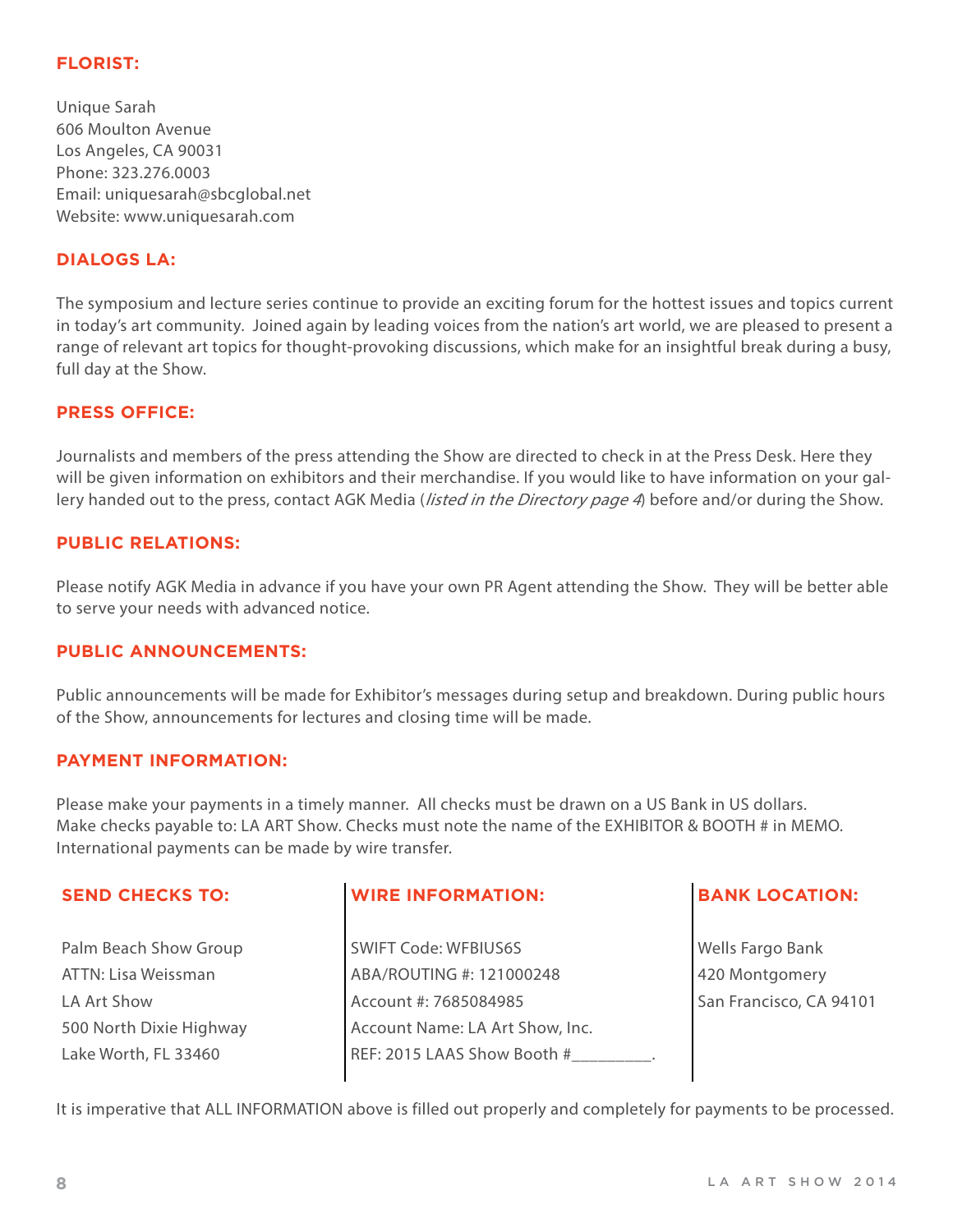#### **BADGES:**

To gain entry to the Show exhibitors and booth staff must have a photo identity badge, which must be worn at all times at the Convention Center from January 13th-19th. Please complete the Badge Order Form.

#### **Submission deadline for badges is December 19, 2014.**

Each booth will be provided up to 6 Exhibitor Staff Badges and 2 Temporary Contractor Badges. Exceptions for large booths may be granted upon written request submitted with the Badges Order Form.

Only full-time employees or their substitutes approved by the PBSG will be eligible to be issued badges. "Booth representative," per paragraph 10 of your contract, is defined as a "full-time personnel or a PBSG approved substitute." You are prohibited from allowing any other persons from using your company name to obtain an exhibitor or helper badge or aiding in such effort. All badges are subject to confiscation and the individual to removal if, in the opinion of PBSG, this rule has been violated.

Lost badges will incur a \$50 replacement fee. Failure to meet the December 19th deadline will incur a \$20 fee per badge during Show registration.

#### **TEMPORARY BADGES:**

All carriers, contractors, decorators, or other personnel working during move-in or move-out hours must have a badge to gain access to the Los Angeles Convention Center. To have badges printed for them in advance to avoid on-site registration printing fees, please include their information on the Badges Order Form. You are responsible for your shippers while in the Convention Center.

Temporary badges are issued for access during move-in or move-out hours only.

Hours include:

| Tuesday:   | January 13 | 7 am - 5 pm        |
|------------|------------|--------------------|
| Wednesday: | January 14 | $8$ am $-$ 4 pm    |
| Sunday:    | January 18 | 5:30 pm - Midnight |

#### **VEHICLE PASSES - SELF-MOVE-IN AREA:**

A vehicle pass is required to gain access to the self-move-in area and the self-move-in door. Please check in at the gate to the parking lot designated for self-move-in and request a number for move-in. Vehicles must be removed immediately after unloading. Please move your merchandise in as swiftly as possible.

#### **VEHICLE PASSES - LOADING DOCKS:**

A vehicle pass is required to gain access to the loading docks and the move-in door. The driver of your trailer must check in and will be issued a dock on a first-come, first-served basis. Trailers must be removed immediately after unloading. Please have merchandise moved in as swiftly as possible.

#### **VISITOR'S PROPERTY:**

Visitors are not permitted to bring personal items into the Los Angeles Convention Center.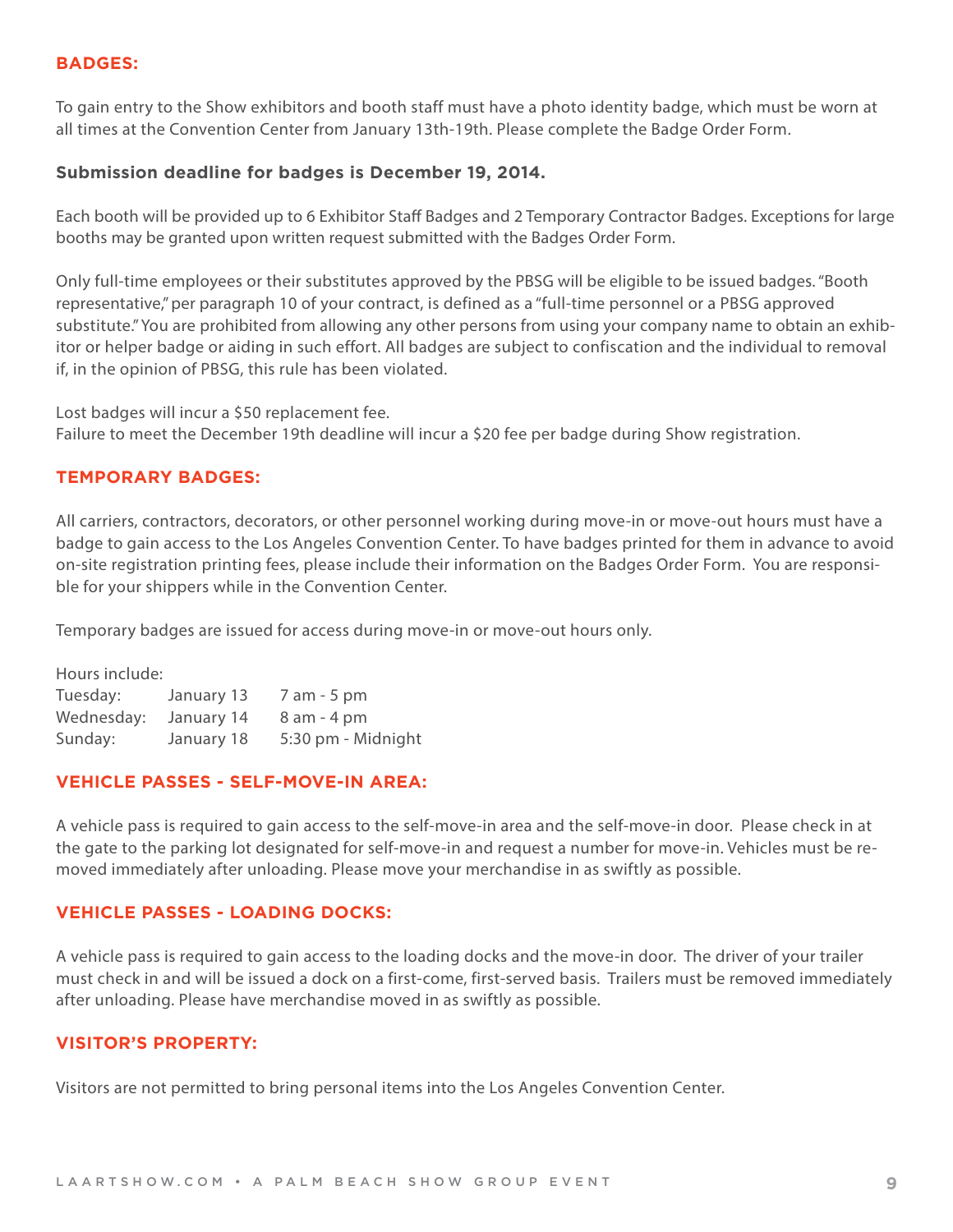#### **PACKING, SHIPPING, DELIVERIES, INSTALLATION & STORAGE:**

The following companies are listed for your convenience only and are not endorsed by the Palm Beach Show Group or its affiliates. We accept no responsibility or liability of any kind or manner for your use of any listed company, as stated in your contract.

#### **ON-SITE COMPLETE ART HANDLING SERVICES:**

Randal Goodman Fine Art Services Seth Randal Phone: 844.ART.7800 Email: Seth@randalgoodmanfinearts.com Website: randalgoodmanfinearts.com

Representatives from Randal Goodman Fine Art Services will be on-site throughout the run of the Show. They will offer a variety of on-site packing and delivery services during the Show and move-out.

#### **DOMESTIC SHIPPING:**

Bob's Art Delivery Attn: Chuck or Steve 142 Howard Avenue Rochelle Park, NJ 07662 Phone: 201.843.3963 Email: feinroth4@msn.com

CV Fine Art Services Attn: Kaiyanna Frye 125 Ottley Drive Northeast Atlanta, GA 30324 Phone: 404.733.6200 ext 157 Email: kfrye@classicdesignservices.com

#### **INTERNATIONAL SHIPPING:**

PIBL: Phoenix International Business Logistics, Inc. Attn: Phil Hobson, President Cell: 908.403.0228 Email: phobson@phoenixlogistics.com

#### **DELIVERY SCHEDULE:**

You will be sent details regarding your delivery and breakdown times separately. If you are using a shipping company, please ask your shipper to coordinate delivery with us directly. Please also ensure that your carriers are aware of your specific delivery and breakdown times when you book them.

#### **WHEN SHIPPING TO THE LOS ANGELES CONVENTION CENTER:**

LA Art Show, Exhibitor Name, Booth # Los Angeles Convention Center 1201 South Figueroa Street South Hall, J and K Los Angeles, CA 90015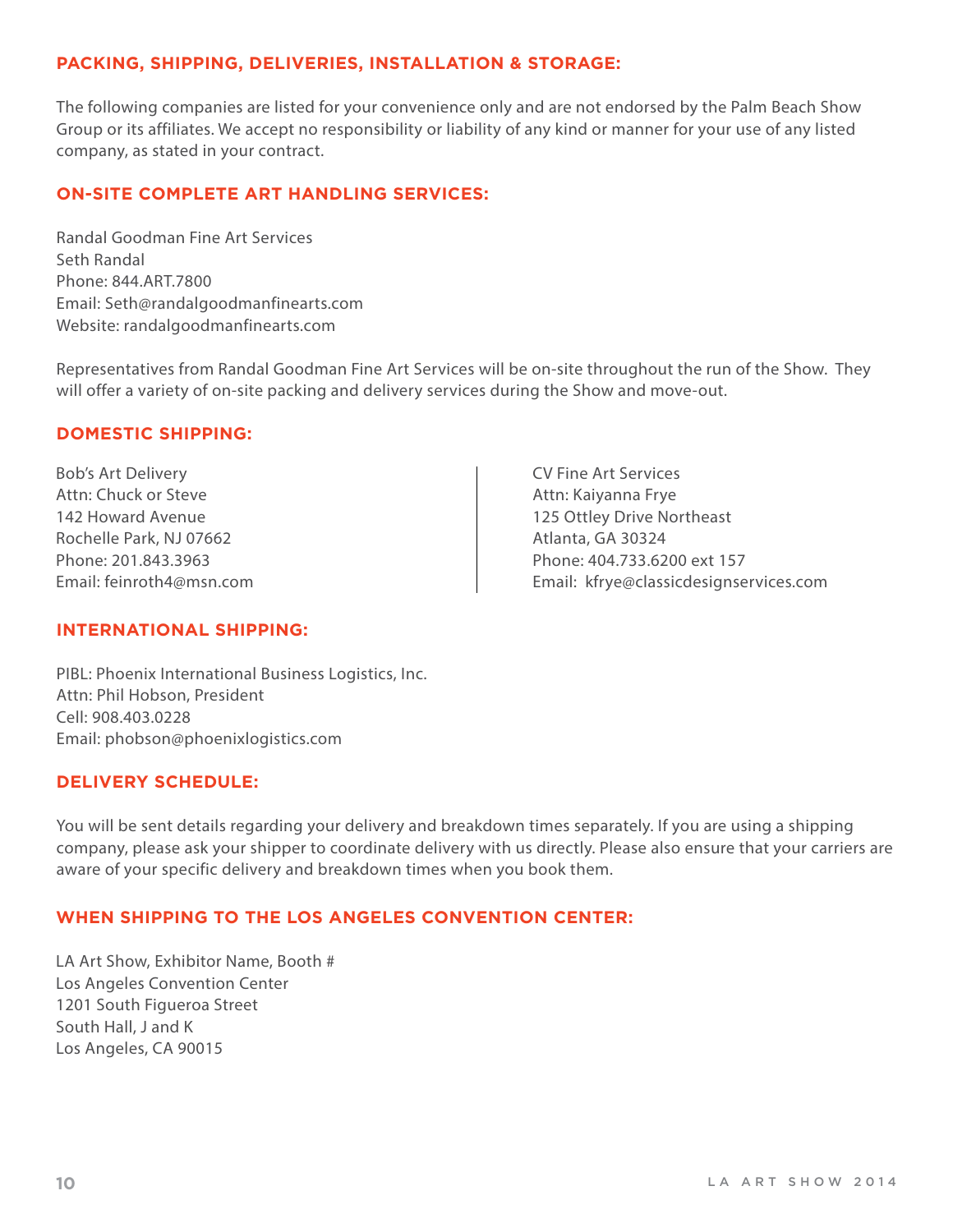#### **STORAGE:**

Your welcome packet will include empty box labels. If additional labels are needed, they will be available at the Blaine Service Desk at the loading dock. These stickers must be filled out and attached to the empty boxes and crates that are to be placed in trailers on the dock. During move-in, we will remove your boxes from your booth and store them until Show closing. Once collected there will be no access to boxes or crates until move-out begins at 5:30 pm Sunday, January 18th. If you have boxes that you need to access during the Show and you can't store them yourself, please contact the Show office for storage facility referrals.

#### **LIVE ART STORAGE:**

You must arrange with your shipper for storage of any excess art. There is NO storage space available on the exhibition floor. For referral please contact the Show office.

#### **DAMAGES:**

You are responsible for any damage to the Convention Center whether caused by you, your staff, or your contrators. The LA Art Show is not responsible for any damage to merchandise during shipping, move-in, the Show, or move-out.

#### **INSURANCE:**

Exhibitors are liable for their own insurance of goods, fittings, and exhibits in accordance with the Rules and Regulations in the Show contract. We take every precaution to protect your property during the Show. LA Art Show is not responsible for any loss or damage. Please ensure you comply with the insurance requirements stated in your contract. Wexler Insurance Agency is pleased to offer a comprehensive Fine Art Program for exhibitors of the LA Art Show.

Wexler Insurance Agency 1.800.932.3062 1.800.432.1853 Email: info@wexlerinsurance.com Email: info@ijb-usa.com

#### **EMERGENCY PRECAUTIONS & PROCEDURES:**

#### **MEDICAL:**

In the event of a serious medical emergency, call 911 to report it immediately and notify the Convention Center personnel by dialing "0" on any house phone. For all other emergency situations and concerns, notify Convention Center personnel. The operator answering your call will proceed with the appropriate emergency services agency. Please also notify Show staff. There will be an EMT on duty during Show hours.

#### **FIRE:**

Fire extinguishers can be found throughout the Convention Center. Please ensure that all staff at your booth is familiar with emergency procedures and is aware of the nearest fire extinguishers, alarms, and exits.Fire and pyrotechnics are prohibited within and around the Los Angeles Convention Center. All curtains, drapes, and decorations must be constructed of flameproof material, or treated with an approved flame proofing solution. Due to fire regulations, only small amounts of packing material can be stored in your booth. All exits, hallways, and aisles must remain clear and unobstructed at all times.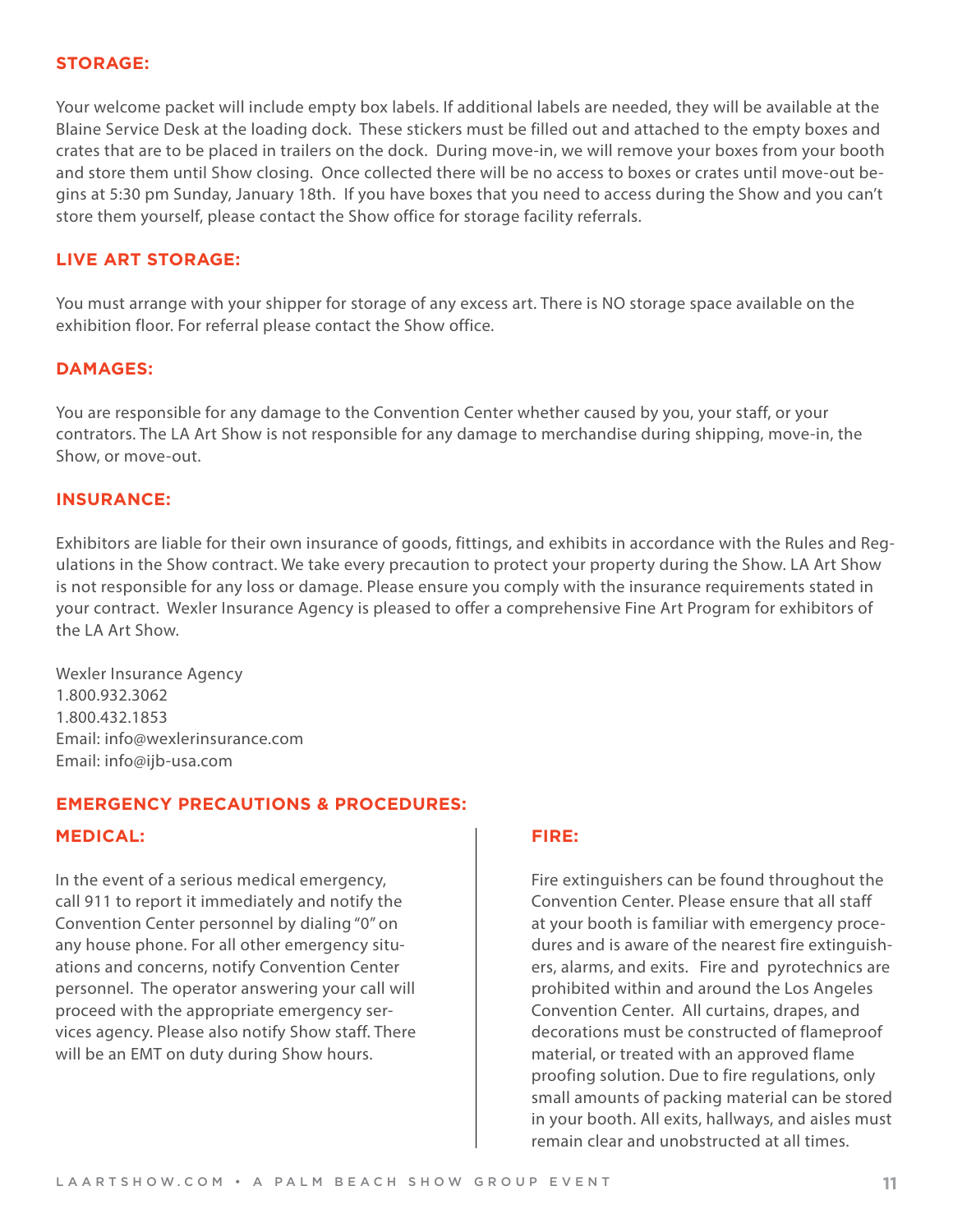#### **SMOKING:**

The Los Angeles Convention Center is a non-smoking facility. Smoking is not permitted anywhere in the Convention Center or on the loading dock platform at any time. Smoking is permitted in designated outdoor areas 20 feet from the building. We appreciate your cooperation in refraining from littering or causing any inconvenience to others.

#### **SECURITY**

24-hour security will be in operation from 7 am Tuesday, January 13th until 12 pm (noon) Monday, January 19th. Police officers are available throughout the Los Angeles Convention Center at all times.

Please contact the Show office if you wish to hire extra security for your booth.

Security is very strict due to the nature of this Show and there are precautions you must also take to ensure the safety of everyone at the Convention Center and the security of all merchandise therein for the duration of the Show.

- Security Badges: Ensure that you and your team are always in ownership of your badges. Do not take them off during Show hours and do not lend them to anyone;
- Security forms (listed below): must be filled out properly and thoroughly to avoid exit delays, misplacement or theft;
- Always have your booth staffed during Show hours;
- Do not leave any personal possessions in your booth unattended at any time;
- Do not leave your vehicle unattended or unlocked when loading or unloading;
- Move-out: Pack your art as soon as possible upon move-out. Do not leave your booth unattended until artwork is packed and shipping paperwork has been submitted. The LA Art Show is not responsible for exhibitor's merchandise under any circumstance.

No one other than an on-duty law officer may possess a weapon on Los Angeles Convention Center property. Anyone found to possess a weapon will be reported and prosecuted to the fullest extent of the law.

We ask all exhibitors to remain vigilant and report any suspicious person or behavior directly to the nearest Security Officer, Security Control Room, or the Show office immediately. We thank you for your assistance in helping to keep this a safe and prosperous event for all.

#### **SECURITY FORMS:**

All exhibitors will receive the following forms in their welcome packet upon registration.

#### **SOLD MERCHANDISE:**

Security Pass-Out Form:

Make sure all sold merchandise leaving your booth is accompanied by a Security Pass-Out Form. Nothing will be granted exit without this form.

#### **REMOVED MERCHANDISE:**

Exhibitor Merchandise Removal Form:

If you are removing art from the Convention Center at any time, you will need to fill out an Exhibitor Merchandise Removal Form.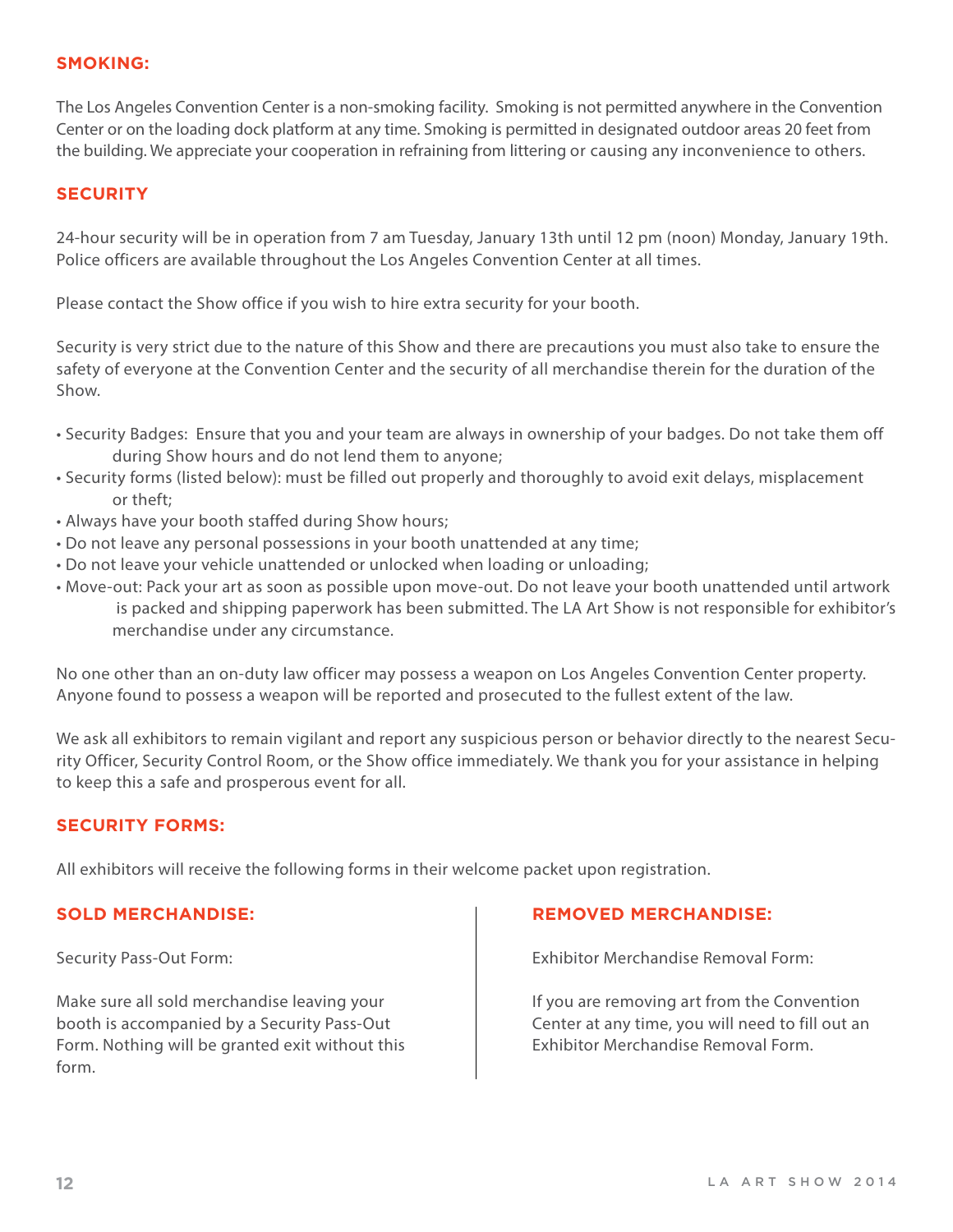#### **BOOTH SPECIFICATIONS & PLANNING YOUR BOOTH:**

Please contact Allison Starcher for assistance with these specifications, tech@laartShow.com or 310.822.9145

#### **WALLS - HISTORIC & TRADITIONAL CONTEMPORARY SECTION:**

| All booths are uniform and come with:             | Booth size determines the number of walls per<br>booth. Each panel is 10'H x 4'W: |                  |
|---------------------------------------------------|-----------------------------------------------------------------------------------|------------------|
| • 10' high walls;                                 | $12' \times 16'$                                                                  | 10 wall panels   |
| • Arranged in a standard configuration;           | $12' \times 20'$                                                                  | 11 wall panels   |
| . Walls are felted in light exhibition grey felt; | $12' \times 30'$                                                                  | 13.5 wall panels |
| • Floors are carpeted.                            | $12' \times 40'$                                                                  | 16 wall panels   |
|                                                   | 24' x 20'                                                                         | 16 wall panels   |
|                                                   | 24' x 30'                                                                         | 19 wall panels   |
|                                                   | $24' \times 40'$                                                                  | 22 wall panels   |

The deadline for Booth Specification Forms is NOVEMBER 15th, 2014. Additional walls can be ordered for \$200 per panel in light exhibition grey felt. If ordered past the order deadline, walls are charged \$300 per panel.

Walls are available in 10' x 4' - or - 10' x 2' wide panels. Please use the technical floor plans to map positions for additional walls and mark them accordingly on your order form. Please note: If ordering extra walls, you may also need to add tracks and lights (see "Additional Lighting" page 17).

#### **WALLS - MODERN & CONTEMPORARY SECTION:**

| All booths come with:                  | booth:           | Booth size determines the number of walls per |
|----------------------------------------|------------------|-----------------------------------------------|
| $\cdot$ 10' high walls;                |                  |                                               |
| . Walls are white painted hard panels. | $12' \times 16'$ | 10 wall panels                                |
|                                        | $12' \times 20'$ | 11 wall panels                                |
|                                        | $12' \times 30'$ | 13.5 wall panels                              |
|                                        | $12' \times 40'$ | 16 wall panels                                |
|                                        | $24' \times 20'$ | 16 wall panels                                |
|                                        | 24' x 30'        | 19 wall panels                                |
|                                        | 24' x 40'        | 22 wall panels                                |

The deadline for Booth Specification Forms is NOVEMBER 15th, 2014. Additional white painted walls can be ordered for \$100 per panel. If ordered past the order deadline, walls are charged \$200 per panel.

Walls are available in 4' or 2' wide panels. Please use the technical floor plans to map positions for additional walls and mark them accordingly on your order form. Please note: If ordering extra walls, you may also need to add tracks and lights (see "Lighting" page 16).

#### **WALLS - WORKS ON PAPER**

All booths come with 9' high papered walls. The Works on Paper section will have grey paper. Additional colors are available at an additional charge. Extra outside walls are subject to availability.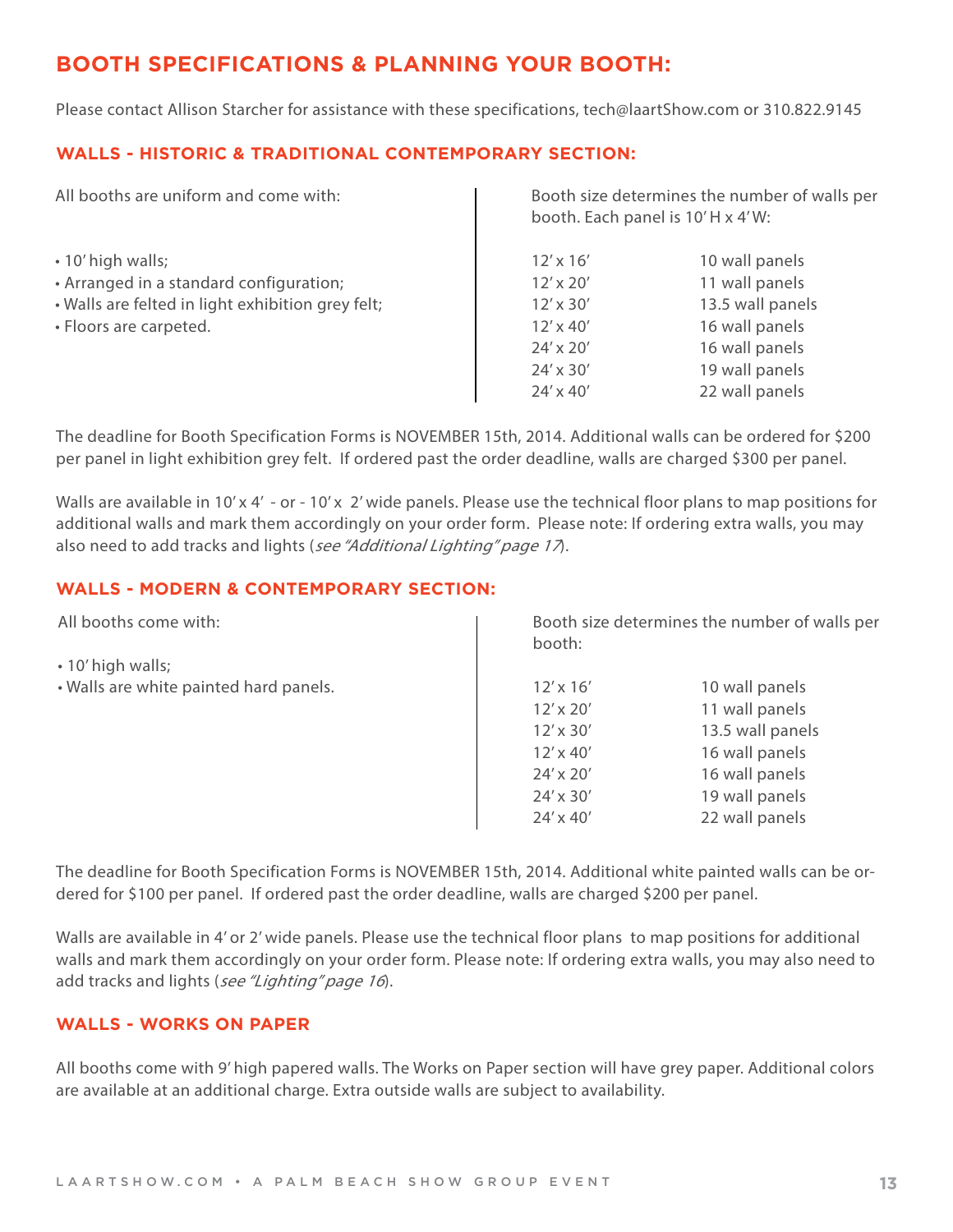#### **WALLS - PROJECT SPACES**

All Project Space booths come with 10' high perimeter white painted hard walls. All wall configurations must be self-supporting without any additional support, meaning they must all be connected. There are no singularstanding or free-floating walls. Below are correct examples.



#### **HANGING & AFFIXING OBJECTS:**

**The Historic & Traditional Contemporary Section:** felted walls may only have picture hangers nailed into them. **The Modern & Contemporary Section, Project Spaces & Works on Paper Sections:** white painted walls may have picture hangers or screws driven into them. We recommend using dry wall screws. **No holes larger than what is made by a dry wall screw are permitted unless approved by PBSG. Penalties may apply if violated.** 

#### **FELTING CUSTOMIZATION (H & TC SECTION ONLY):**

Historic & Traditional Contemporary booths will be felted in "Light Exhibition Grey." If you wish to re-felt your booth in a custom color, please refer to the samples for custom colors available. Cost for re-felting is \$12 per linear foot per side. Please mark the technical floor plan and the order form if you desire a color change.

#### **CARPETING (H & TC SECTION ONLY):**

All booths in the Historic & Traditional Contemporary Section will be carpeted. If you desire to lay rugs or other materials on top, they must comply with fire regulations. No other sections will have carpet.

#### **TABLES, TABLECLOTHS AND CHAIRS:**

Booths come with as many complimentary tables (including tablecloths) and padded black chairs as needed. Stock is limited. Please submit your order form as soon as possible.

Table Size options: 4' x 30", 6' x 30", or 8' x 30".

#### **CLOSETS:**

Please refer to the order form and the technical booth layout form (dependent on your section) for more information on closet specifications, ordering and pricing.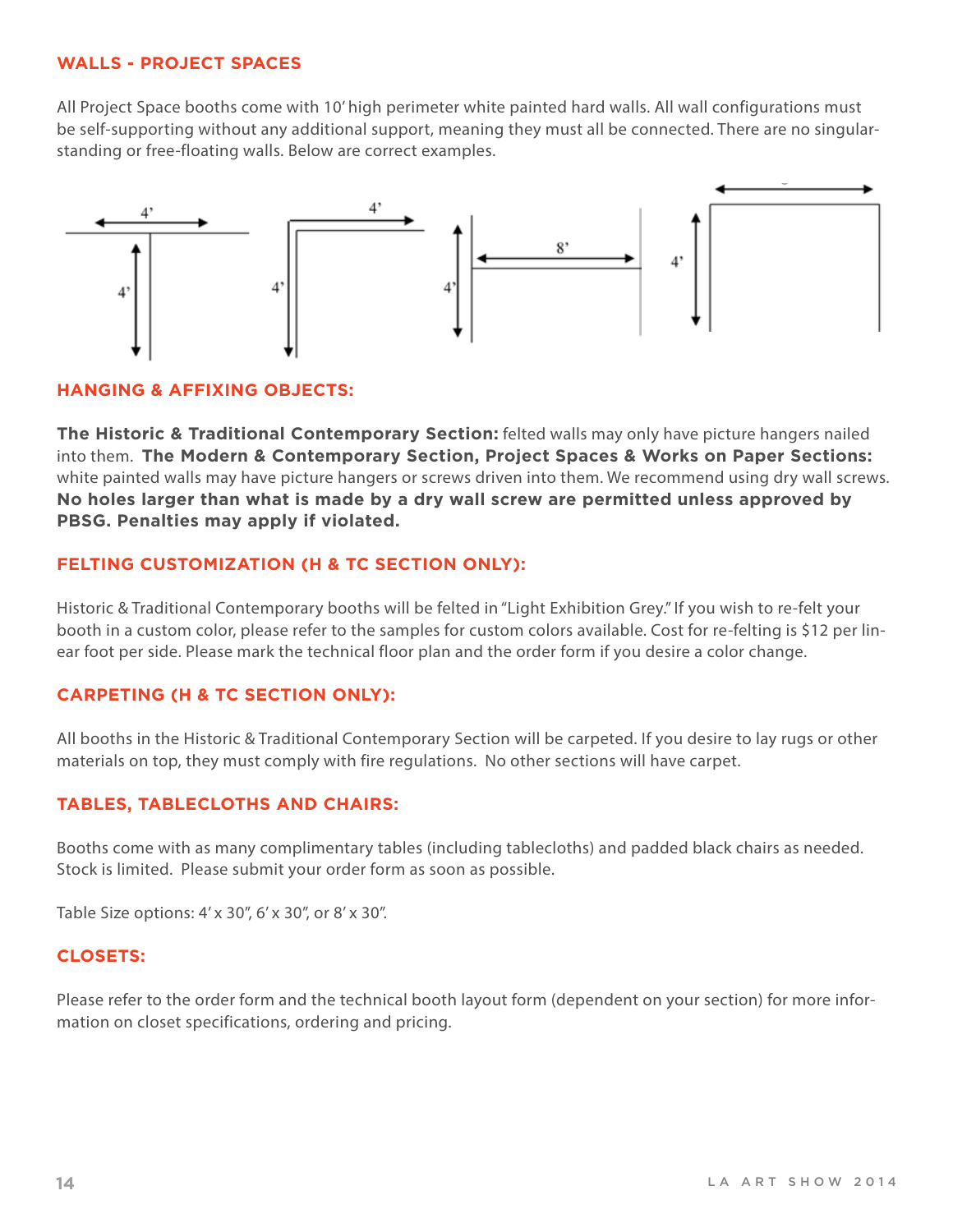#### **PEDESTALS:**

Pedestals are available in white or black and are subject to availability. Rental fee is \$45 each. R & R will deliver and pick up from your booth.

| Order directly from:         | Available sizes for order:                |
|------------------------------|-------------------------------------------|
| R & R Showcase               | 36", 40", or 48" high with base sizes of: |
| Phone: 213.622.9450          | $12''$ x $12''$                           |
| Email: rrshowcases@gmail.com | $16'' \times 16''$                        |
| Website: www.rrshowcases.com | $18'' \times 18''$                        |

#### **BOOTH SIGNAGE:**

Please complete sign information on the BOOTH SIGN ORDER FORM. US exhibitor booth signs will display COMPANY NAME, CITY and STATE. International exhibitor booth signs will display COMPANY NAME, CITY and COUNTRY. Signs will be located in a flag position from the end wall of your booth.

#### **POWER:**

If you require a power outlet in your booth for a table lamp, computer, cell phone charger, credit card machine, etc., you will need to order outlets from Edlen. **Please indicate where in your booth you would like outlets with an (e) on the Technical Floor Plan Form,** downloadable from the Exhibit Manager.

#### **TELEPHONES & WI-FI:**

Telephones and wireless access can be ordered directly through Smart City, the exclusive provider of these services for the LA Convention Center.

Smart City (in-house, exclusive) Attn: Henry De La Rosa 1201 S. Figueroa Street Los Angeles, CA 90015 Phone: 213.765.4695 Email: hdelarosa@smartcity.com

#### **VIDEO MONITORS:**

Our preferred audio/visual supplier is JPS:

Michael Johnston or George Jentges Cell: 310.422.2461 Cell: 310.415.3340 General Email: JPSys@flash.net.

#### **CLEANING OF BOOTH:**

Exhibitors are responsible for the cleaning of their booth. All trash must be placed outside the booth in the aisle at the end of each day. Trash bags will be provided. Please avoid placing liquids in trash bags. Aisles will be cleaned each morning before 10:30 am.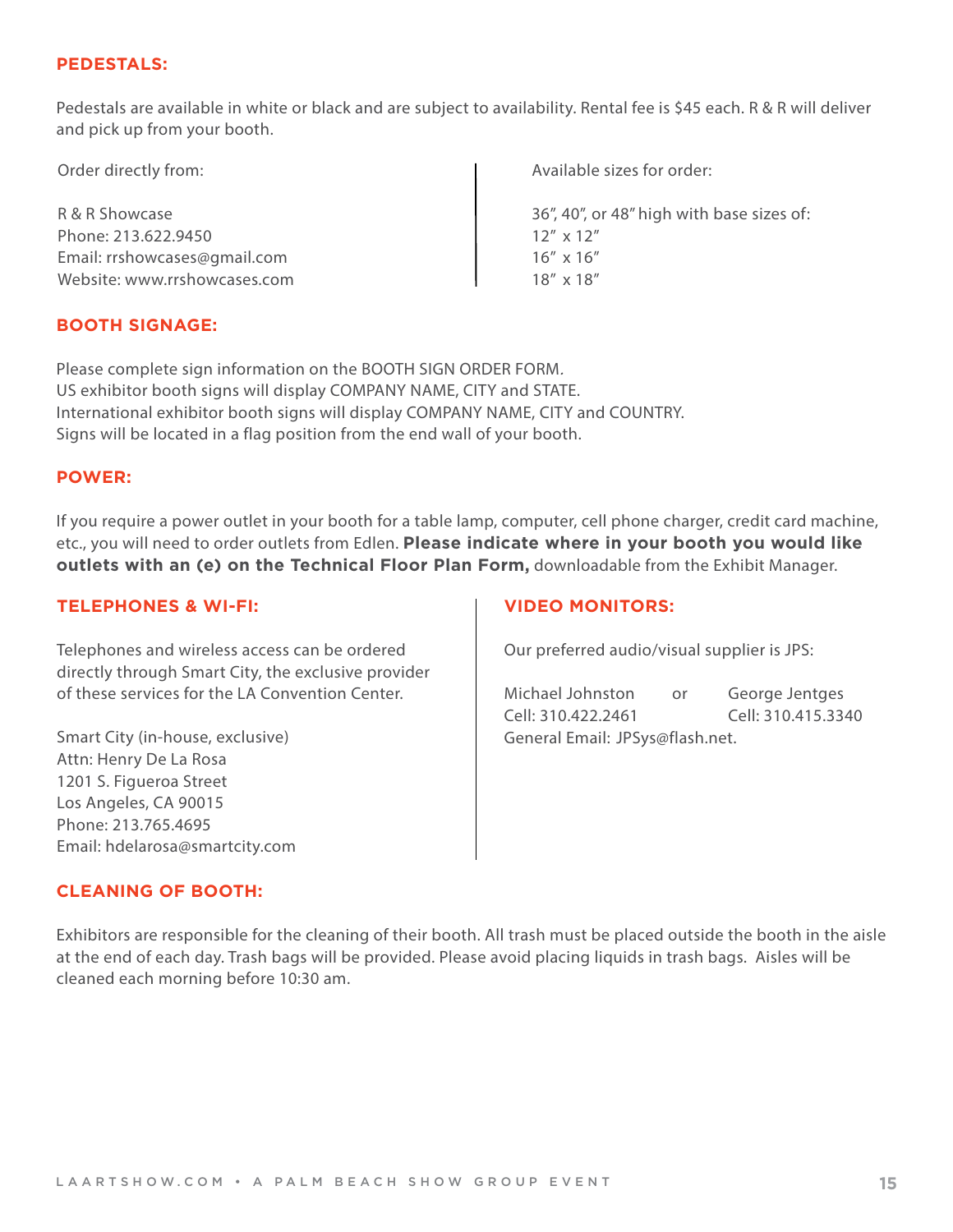

#### **LIGHTING**

Booths come with basic flood light and truss systems. Outside walls will be lit using the arm system. Spotlights and/or flood lights may be added to your booth, if you choose. See "Additional Lighting," page 17.

#### **HISTORICAL & TRADITIONAL CONTEMPORARY / MODERN & CONTEMPORARY SECTIONS:**

| <b>BOOTH SIZE</b> | # of TRACKS     | # of LIGHTS |
|-------------------|-----------------|-------------|
| $12' \times 16'$  | Two 8' tracks   | 14 lights   |
| $12' \times 20'$  | Two 8' tracks   | 18 lights   |
| $12' \times 30'$  | Three 8' tracks | 22 lights   |
| $12' \times 40'$  | Four 8' tracks  | 26 lights   |
| 24' x 20'         | Six 8' tracks   | 26 lights   |
| 24' x 30'         | Eight 8' tracks | 33 lights   |
| 24' x 40'         | Ten 8' tracks   | 40 lights   |

#### **WORKS ON PAPER SECTION:**

Basic lighting is included in your booth rental.

| <b>BOOTH SIZE</b> | # of TRACKS   | # of LIGHTS     |
|-------------------|---------------|-----------------|
| $8' \times 12'$   | One 8' track  | 6 flood lights  |
| $8' \times 16'$   | Two 8' tracks | 12 flood lights |

#### **PROJECT SPACES:**

| <b>BOOTH SIZE</b> | # of TRACKS   | # of LIGHTS |
|-------------------|---------------|-------------|
| $8' \times 12'$   | Two 8' tracks | 4 lights    |

#### **LITTLETOPIA:**

| <b>BOOTH SIZE</b> | # of TRACKS   | # of LIGHTS |
|-------------------|---------------|-------------|
| $16' \times 8'$   | Two 8' tracks | 12 lights   |